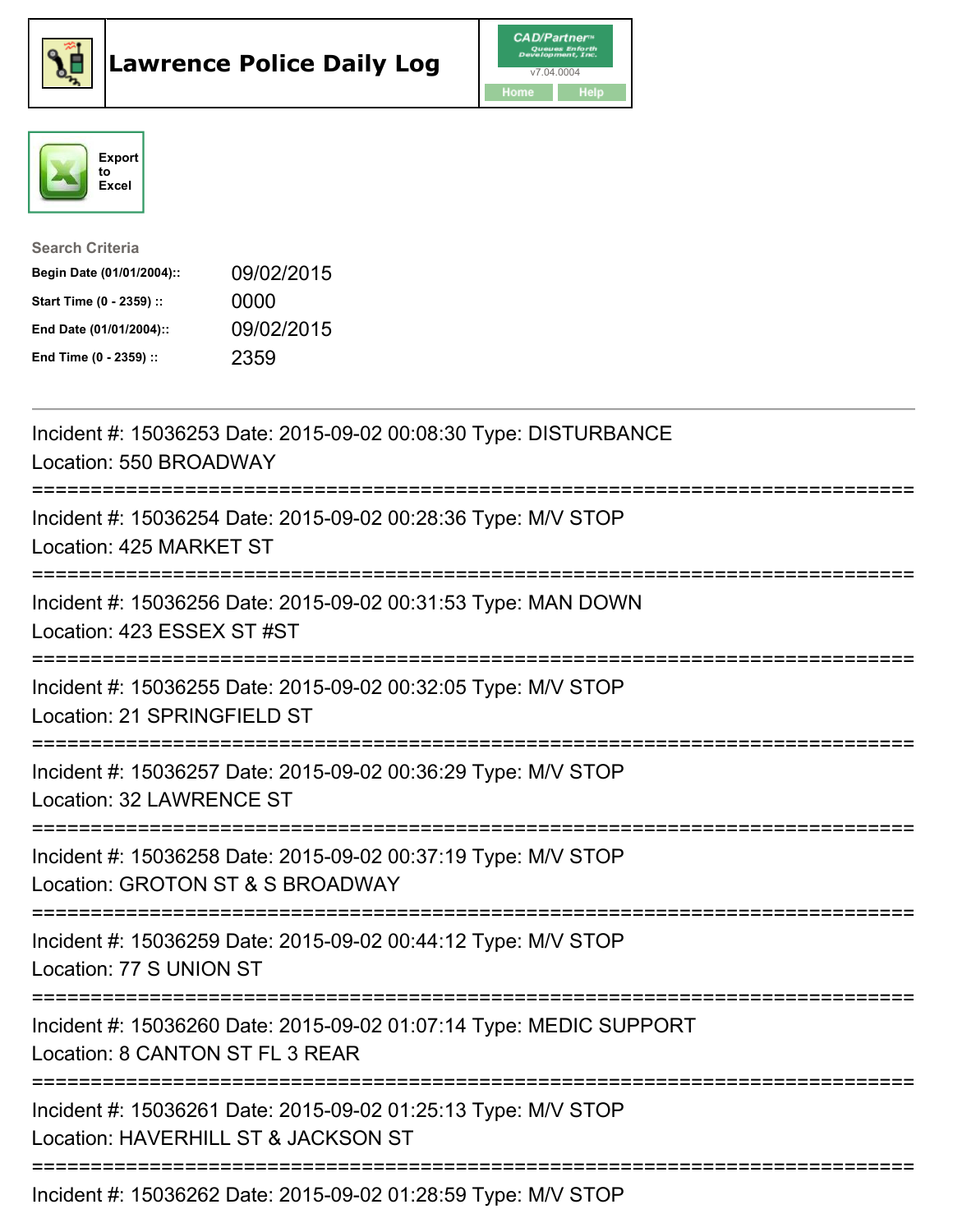| Location: BROADWAY & HAVERHILL ST                                                                                                 |
|-----------------------------------------------------------------------------------------------------------------------------------|
| Incident #: 15036263 Date: 2015-09-02 01:30:49 Type: LARCENY/PAST<br>Location: DUNKIN DONUTS / 226 WINTHROP AV                    |
| ============================<br>Incident #: 15036264 Date: 2015-09-02 01:32:57 Type: M/V STOP<br>Location: TENNEY ST & WHITMAN ST |
| Incident #: 15036265 Date: 2015-09-02 01:34:56 Type: M/V STOP<br>Location: MAY ST & RESERVOIR ST<br>:===========================  |
| Incident #: 15036266 Date: 2015-09-02 01:45:26 Type: MEDIC SUPPORT<br>Location: 353 ELM ST #609                                   |
| Incident #: 15036267 Date: 2015-09-02 01:45:55 Type: M/V STOP<br>Location: ESSEX ST & OXFORD ST                                   |
| ================<br>Incident #: 15036268 Date: 2015-09-02 01:51:33 Type: M/V STOP<br>Location: HAVERHILL ST & LAWRENCE ST         |
| Incident #: 15036269 Date: 2015-09-02 01:56:08 Type: M/V STOP<br>Location: BROADWAY & LOWELL ST                                   |
| Incident #: 15036270 Date: 2015-09-02 02:00:41 Type: M/V STOP<br>Location: BROADWAY & TREMONT ST                                  |
| Incident #: 15036271 Date: 2015-09-02 02:28:31 Type: M/V STOP<br>Location: BENNINGTON ST & PARK ST                                |
| Incident #: 15036273 Date: 2015-09-02 02:31:06 Type: M/V STOP<br>Location: HAMPSHIRE ST & TREMONT ST                              |
| Incident #: 15036272 Date: 2015-09-02 02:31:11 Type: M/V STOP<br>Location: AMESBURY ST & COMMON ST                                |
| Incident #: 15036274 Date: 2015-09-02 02:36:39 Type: WOMAN DOWN<br>Location: E HAVERHILL ST & PROSPECT ST                         |
| Incident #: 15036275 Date: 2015-09-02 02:40:59 Type: ALARMS<br>Location: J. FRYER / 304 JACKSON ST                                |
| Incident #: 15036276 Date: 2015-09-02 02:41:57 Type: M/V STOP                                                                     |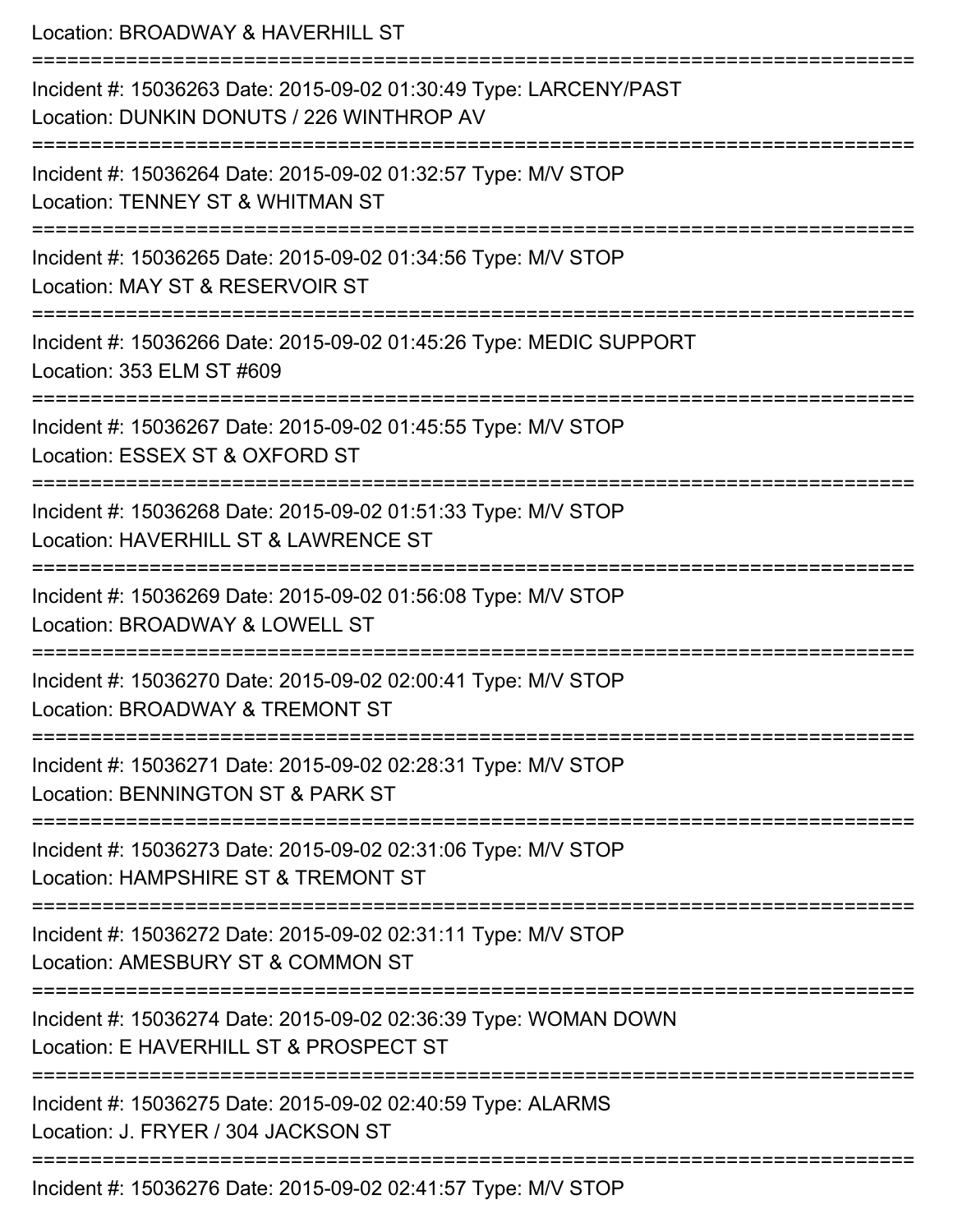| Incident #: 15036277 Date: 2015-09-02 02:47:00 Type: M/V STOP<br>Location: BEVEL ST & HAVERHILL ST                         |
|----------------------------------------------------------------------------------------------------------------------------|
| Incident #: 15036278 Date: 2015-09-02 02:47:53 Type: NEIGHBOR PROB<br>Location: 67 MARKET ST #6                            |
| Incident #: 15036279 Date: 2015-09-02 02:52:28 Type: ALARMS<br>Location: NANCY AVILA RESD / 510 MT VERNON ST               |
| Incident #: 15036280 Date: 2015-09-02 03:08:12 Type: SUS PERS/MV<br>Location: GLENN ST & SHEPARD ST                        |
| Incident #: 15036281 Date: 2015-09-02 03:17:55 Type: M/V STOP<br>Location: AMESBURY ST & CANAL ST                          |
| Incident #: 15036282 Date: 2015-09-02 03:20:25 Type: DISTURBANCE<br>Location: 35 COMMON ST #607                            |
| Incident #: 15036283 Date: 2015-09-02 03:23:49 Type: NEIGHBOR PROB<br>Location: 67 MARKET ST #6                            |
| Incident #: 15036284 Date: 2015-09-02 03:25:21 Type: ALARMS<br>Location: LAWRENCE FAM. DEV. CHARTER SCH / 404 HAVERHILL ST |
| Incident #: 15036285 Date: 2015-09-02 03:41:01 Type: AUTO ACC/UNK PI<br>Location: ESSEX ST & GREENWOOD ST                  |
| Incident #: 15036286 Date: 2015-09-02 04:58:41 Type: MISSING PERS<br>Location: 310 ANDOVER ST                              |
| Incident #: 15036287 Date: 2015-09-02 05:31:02 Type: VIO CITY ORD<br>Location: 12 PARK ST                                  |
| Incident #: 15036288 Date: 2015-09-02 05:50:18 Type: TOW/REPOSSED<br>Location: MA 734HB1 / 31 WARREN ST                    |
| Incident #: 15036290 Date: 2015-09-02 06:05:52 Type: STOL/MV/PAS<br>Location: 20 JASPER ST                                 |
| Incident #: 15036289 Date: 2015-09-02 06:06:07 Type: ALARMS<br>MIINIITY DAV AIIADTED QQUQQL 170 DDQQDEQT QT                |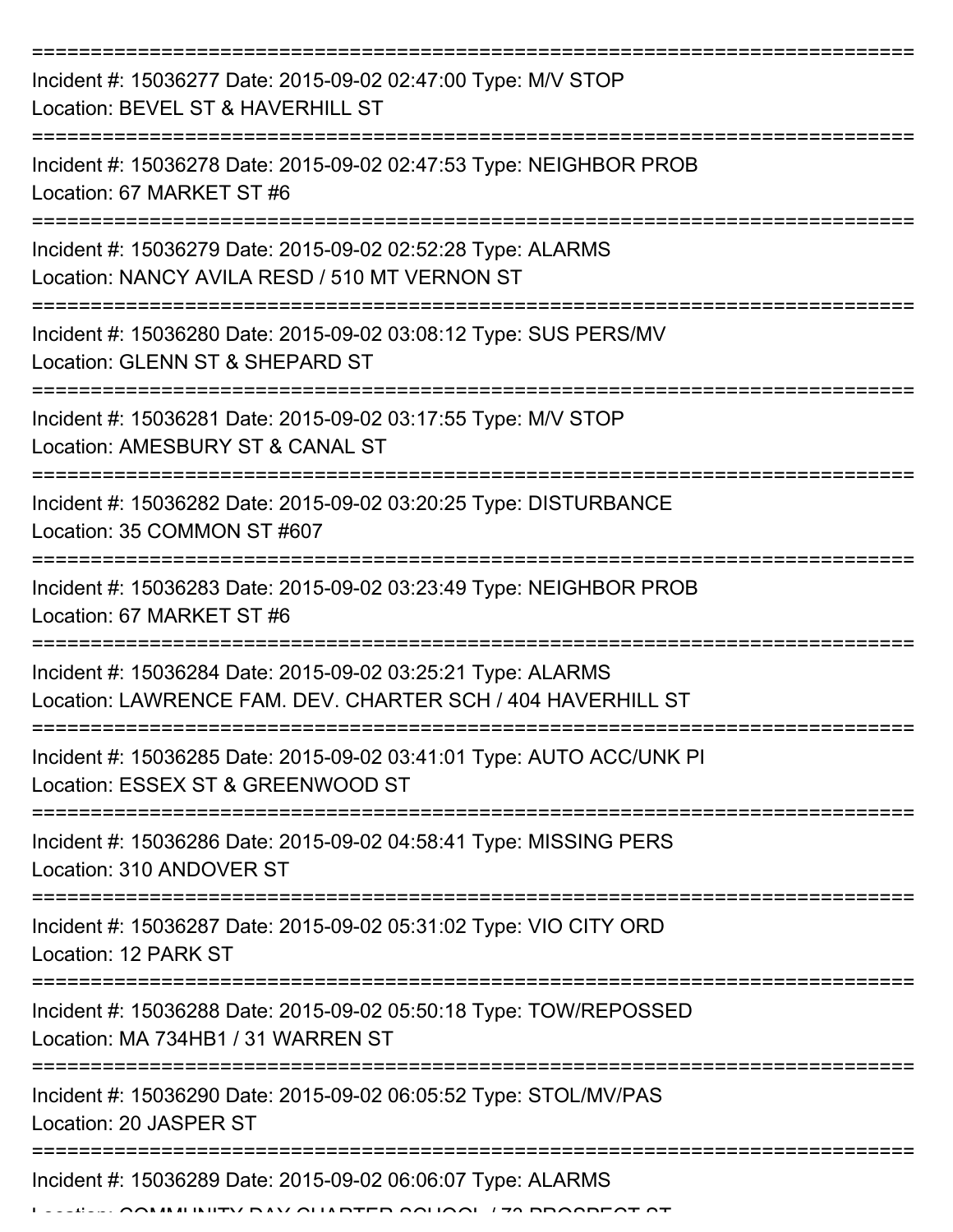| Incident #: 15036291 Date: 2015-09-02 06:49:15 Type: ALARMS<br>Location: CRUZ RESD, / 455 HAVERHILL ST FL 3 |
|-------------------------------------------------------------------------------------------------------------|
| Incident #: 15036292 Date: 2015-09-02 06:53:28 Type: RECOV/STOL/MV<br><b>Location: CYPRESS AV</b>           |
| Incident #: 15036293 Date: 2015-09-02 07:02:27 Type: WOMAN DOWN<br>Location: 36 WINTER ST                   |
| Incident #: 15036294 Date: 2015-09-02 07:31:16 Type: CLOSE STREET<br>Location: JACKSON ST                   |
| Incident #: 15036295 Date: 2015-09-02 07:31:32 Type: M/V STOP<br>Location: MARBLE AV & WATER ST             |
| Incident #: 15036296 Date: 2015-09-02 07:33:32 Type: CLOSE STREET<br>Location: BOXFORD ST                   |
| Incident #: 15036297 Date: 2015-09-02 07:38:54 Type: WOMAN DOWN<br>Location: 11.5 TREMONT ST #REAR          |
| Incident #: 15036298 Date: 2015-09-02 07:40:24 Type: PARK & WALK<br>Location: BROADWAY & HAVERHILL ST       |
| Incident #: 15036299 Date: 2015-09-02 07:41:49 Type: M/V STOP<br>Location: ANDOVER ST & PARKER ST           |
| Incident #: 15036300 Date: 2015-09-02 07:44:47 Type: M/V STOP<br>Location: RIVERSIDE DR                     |
| Incident #: 15036301 Date: 2015-09-02 07:47:07 Type: M/V STOP<br>Location: BAILEY ST & PARKER ST            |
| Incident #: 15036302 Date: 2015-09-02 07:51:33 Type: M/V STOP<br>Location: RIVERSIDE DR                     |
| Incident #: 15036303 Date: 2015-09-02 07:54:35 Type: UNWANTEDGUEST<br>Location: 14 EXETER ST                |
| Incident #: 15036304 Date: 2015-09-02 08:00:50 Type: WOMAN DOWN                                             |

Location: HOMADD ST & DI EASANT ST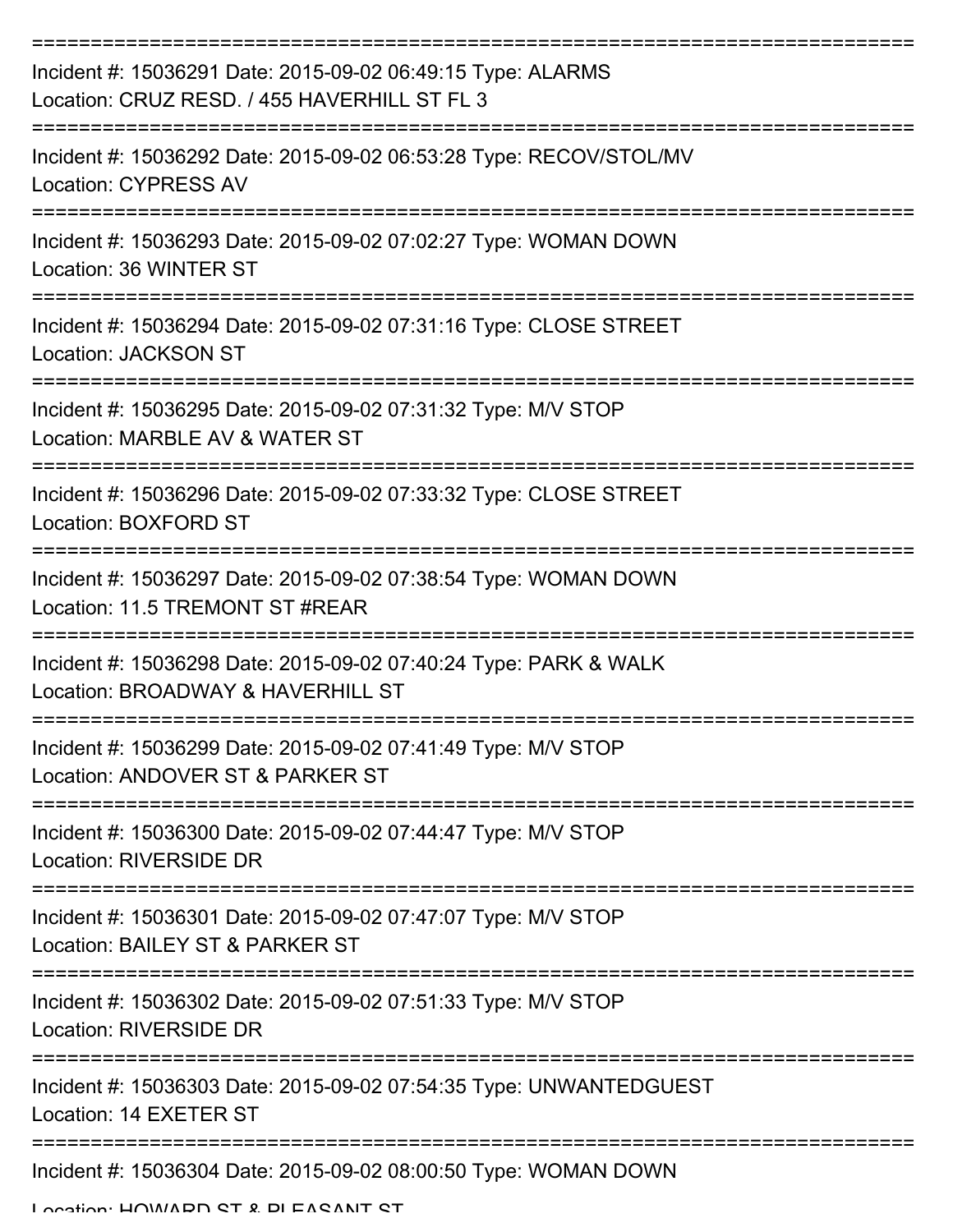| Incident #: 15036305 Date: 2015-09-02 08:05:55 Type: SUICIDE ATTEMPT<br>Location: 69 LEXINGTON ST FL 3              |
|---------------------------------------------------------------------------------------------------------------------|
| Incident #: 15036306 Date: 2015-09-02 08:33:21 Type: INVESTIGATION<br>Location: 90 LOWELL ST                        |
| Incident #: 15036307 Date: 2015-09-02 08:42:25 Type: DISTURBANCE<br>Location: LAWRENCE HIGH SCHOOL / 71 N PARISH RD |
| Incident #: 15036308 Date: 2015-09-02 08:48:29 Type: ALARM/HOLD<br>Location: TU TIERRA MARKET / 164 S UNION ST      |
| Incident #: 15036309 Date: 2015-09-02 08:56:19 Type: M/V STOP<br>Location: ESSEX ST & LAWRENCE ST                   |
| Incident #: 15036310 Date: 2015-09-02 08:59:18 Type: ABAND MV<br>Location: 40 BELMONT ST                            |
| Incident #: 15036311 Date: 2015-09-02 09:13:08 Type: NOTIFICATION<br>Location: 384 S BROADWAY FL 1                  |
| Incident #: 15036312 Date: 2015-09-02 09:20:43 Type: HIT & RUN M/V<br>Location: 270 F HAVERHILL ST                  |
| Incident #: 15036313 Date: 2015-09-02 09:21:55 Type: AUTO ACC/NO PI<br>Location: 210 BAILEY ST                      |
| Incident #: 15036314 Date: 2015-09-02 09:22:47 Type: INVEST CONT<br>Location: 108 EAST HAVERHILL                    |
| Incident #: 15036315 Date: 2015-09-02 09:50:39 Type: DOMESTIC/PROG<br>Location: 9 GROTON ST #5 FL 2ND               |
| Incident #: 15036316 Date: 2015-09-02 09:58:29 Type: ROBBERY ARMED<br>Location: 100 TREMONT ST                      |
| Incident #: 15036317 Date: 2015-09-02 10:02:15 Type: DISABLED MV<br>Location: BROADWAY & MANCHESTER ST              |
| Incident #: 15036318 Date: 2015-09-02 10:03:46 Type: HIT & RUN M/V                                                  |

Location: 26 FLORENCE ST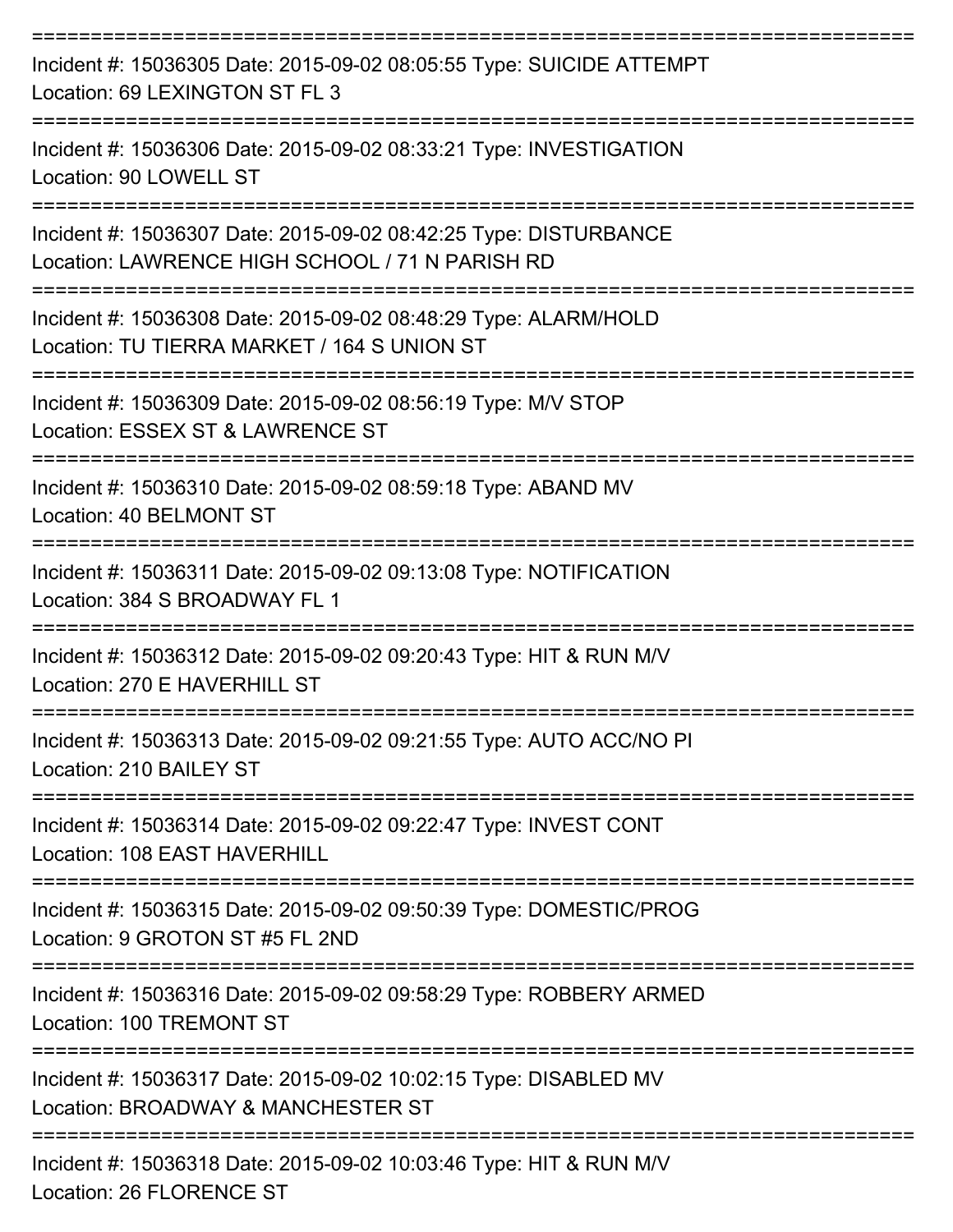| Incident #: 15036319 Date: 2015-09-02 10:06:47 Type: TOW OF M/V<br>Location: BUTLER ST & MILTON ST                            |
|-------------------------------------------------------------------------------------------------------------------------------|
| Incident #: 15036320 Date: 2015-09-02 10:10:45 Type: COURT DOC SERVE<br>Location: 205 BROADWAY                                |
| Incident #: 15036321 Date: 2015-09-02 10:14:52 Type: M/V STOP<br>Location: SOUTH BROADWAY                                     |
| ;==================================<br>Incident #: 15036322 Date: 2015-09-02 10:18:29 Type: PARK & WALK<br>Location: BROADWAY |
| Incident #: 15036323 Date: 2015-09-02 10:19:35 Type: NOTIFICATION<br>Location: 57 JACKSON ST                                  |
| ==============================<br>Incident #: 15036324 Date: 2015-09-02 10:43:12 Type: MAN DOWN<br>Location: 45 W LAUREL ST   |
| Incident #: 15036325 Date: 2015-09-02 10:46:02 Type: NOTIFICATION<br>Location: 45 MANCHESTER ST                               |
| Incident #: 15036326 Date: 2015-09-02 11:15:41 Type: ALARM/BURG<br>Location: 12 LENOX CIR                                     |
| Incident #: 15036327 Date: 2015-09-02 11:17:26 Type: SUS PERS/MV<br>Location: BROADWAY & VALLEY ST                            |
| Incident #: 15036328 Date: 2015-09-02 11:20:56 Type: NOTIFICATION<br>Location: 77 SOUTH UNION                                 |
| Incident #: 15036329 Date: 2015-09-02 11:37:55 Type: M/V STOP<br>Location: MARKET ST & PARKER ST                              |
| Incident #: 15036330 Date: 2015-09-02 11:46:38 Type: INVESTIGATION<br>Location: BROADWAY & HAVERHILL ST                       |
| Incident #: 15036331 Date: 2015-09-02 11:53:34 Type: B&E FOLLOW UP<br>Location: 60 ISLAND ST                                  |
| Incident #: 15036332 Date: 2015-09-02 12:04:35 Type: SPECIAL CHECK<br><b>Location: LENOX CIR</b>                              |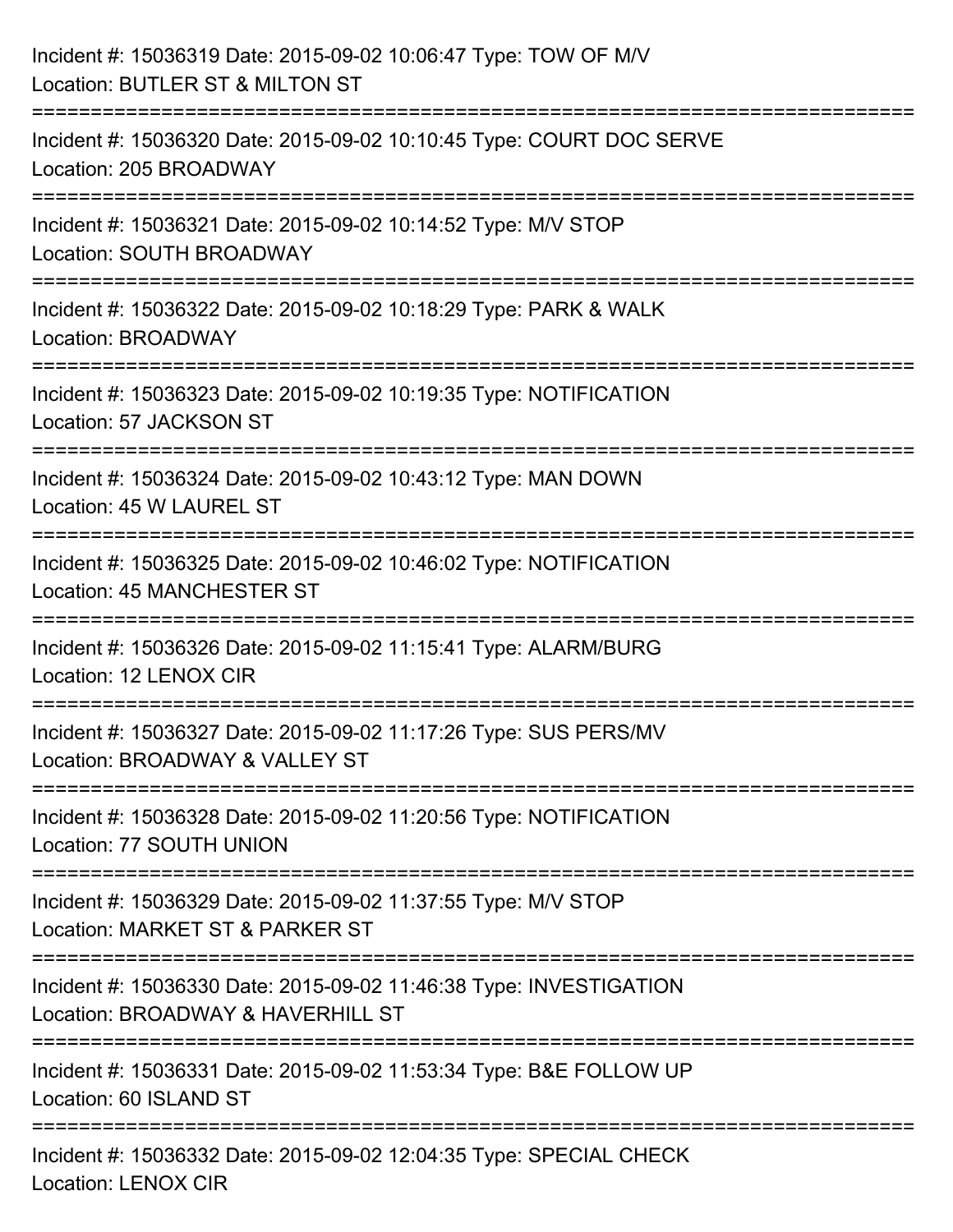| Incident #: 15036333 Date: 2015-09-02 12:05:27 Type: SELECTIVE ENF<br><b>Location: MERRIMACK ST</b>                                  |
|--------------------------------------------------------------------------------------------------------------------------------------|
| Incident #: 15036334 Date: 2015-09-02 12:08:30 Type: M/V STOP<br>Location: ESSEX ST & NEWBURY ST                                     |
| Incident #: 15036335 Date: 2015-09-02 12:09:57 Type: M/V STOP<br>Location: MERRIMACK ST & SOUTH UNION<br>:========================== |
| Incident #: 15036336 Date: 2015-09-02 12:10:16 Type: MAN DOWN<br>Location: BROADWAY & COMMON ST                                      |
| Incident #: 15036337 Date: 2015-09-02 12:25:37 Type: M/V STOP<br>Location: 360 MERRIMACK ST                                          |
| Incident #: 15036338 Date: 2015-09-02 12:29:24 Type: CK WELL BEING<br>Location: 198 PHILLIPS ST FL 1                                 |
| Incident #: 15036339 Date: 2015-09-02 12:33:24 Type: THREATS<br>Location: 391 CHESTNUT ST #144                                       |
| Incident #: 15036340 Date: 2015-09-02 12:36:02 Type: DISORDERLY<br>Location: 39 ABBOTT ST                                            |
| Incident #: 15036341 Date: 2015-09-02 12:38:46 Type: ALARM/HOLD<br>Location: PEOPLE'S UNITED BANK / 10 S BROADWAY                    |
| Incident #: 15036342 Date: 2015-09-02 12:39:50 Type: SUS PERS/MV<br><b>Location: BROOK ST</b>                                        |
| Incident #: 15036343 Date: 2015-09-02 12:45:07 Type: 209A/SERVE<br>Location: 8 MASON ST                                              |
| Incident #: 15036344 Date: 2015-09-02 12:58:36 Type: 209A/SERVE<br>Location: 201 BOXFORD ST #2                                       |
| Incident #: 15036345 Date: 2015-09-02 13:01:06 Type: DOMESTIC/PROG<br>Location: 31 MILTON ST                                         |
| Incident #: 15036346 Date: 2015-09-02 13:03:35 Type: AUTO ACC/NO PI<br>Location: BENNINGTON ST & PARK ST                             |

===========================================================================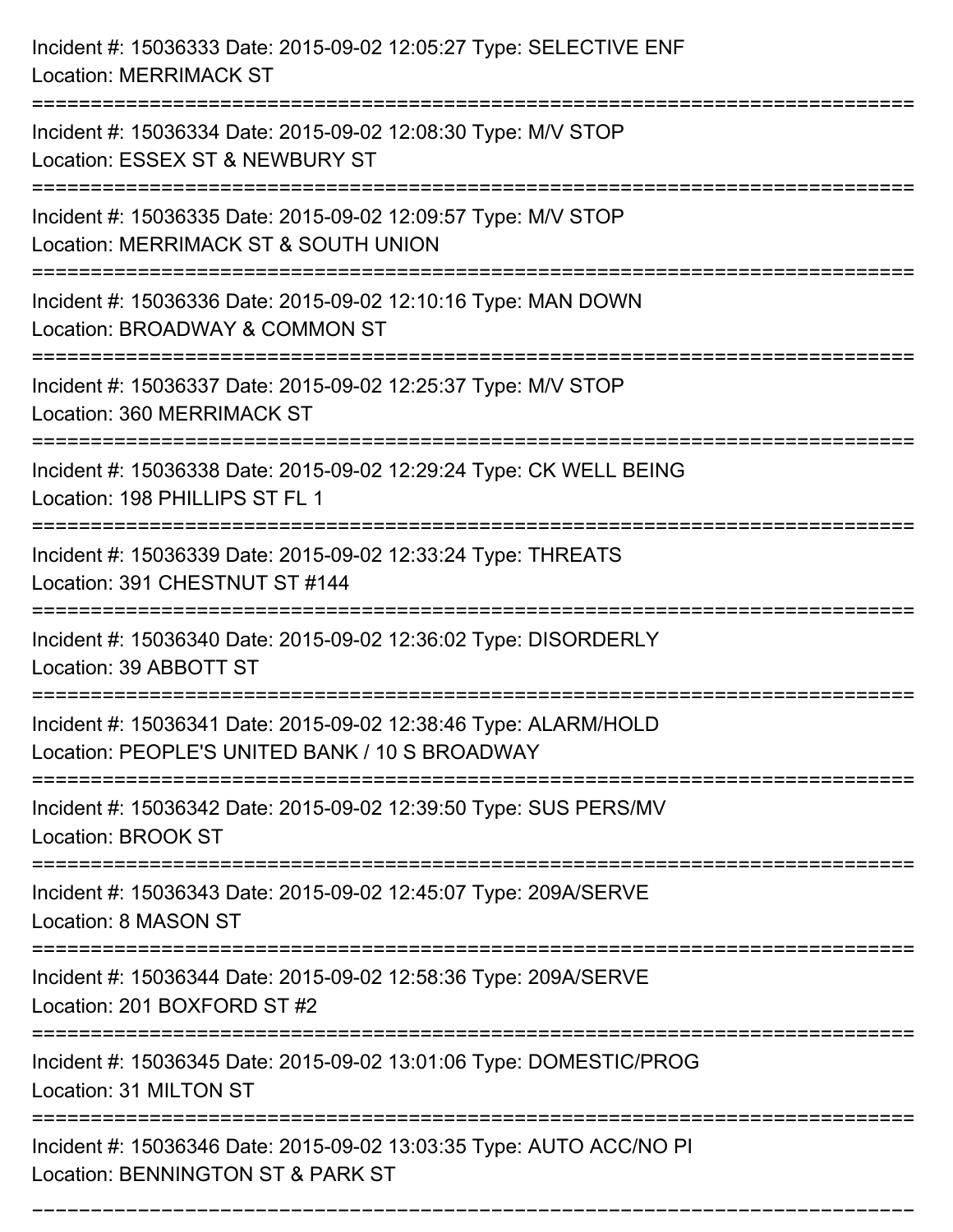| Incident #: 15036347 Date: 2015-09-02 13:07:33 Type: ASSIST FIRE<br>Location: 527 S UNION ST                                            |
|-----------------------------------------------------------------------------------------------------------------------------------------|
| Incident #: 15036348 Date: 2015-09-02 13:14:02 Type: LOST PROPERTY<br>Location: 250 AMESBURY ST                                         |
| Incident #: 15036349 Date: 2015-09-02 13:17:04 Type: M/V STOP<br>Location: HAMPSHIRE ST & TREMONT ST<br>=====================           |
| Incident #: 15036350 Date: 2015-09-02 13:30:20 Type: 209A/SERVE<br>Location: 270 EAST HAVERHILL ST                                      |
| Incident #: 15036351 Date: 2015-09-02 13:48:49 Type: DRINKING PUBL<br>Location: DAISY ST & HOLLY ST<br>------------<br>:=============== |
| Incident #: 15036352 Date: 2015-09-02 13:52:37 Type: RECOV/STOL/MV<br>Location: 65 OAK ST                                               |
| Incident #: 15036353 Date: 2015-09-02 13:58:20 Type: SELECTIVE ENF<br><b>Location: WEST ST</b>                                          |
| Incident #: 15036354 Date: 2015-09-02 14:03:55 Type: TRESPASSING<br>Location: AMESBURY GARDENS / 206 AMESBURY ST                        |
| Incident #: 15036355 Date: 2015-09-02 14:14:30 Type: M/V STOP<br>Location: BROADWAY & CEDAR ST                                          |
| Incident #: 15036356 Date: 2015-09-02 14:18:22 Type: DRUG VIO<br>Location: 157 MAY ST                                                   |
| Incident #: 15036357 Date: 2015-09-02 14:20:04 Type: M/V STOP<br>Location: BROADWAY & CEDAR ST                                          |
| Incident #: 15036358 Date: 2015-09-02 14:47:44 Type: M/V STOP<br>Location: 16A EXETER ST                                                |
| Incident #: 15036359 Date: 2015-09-02 14:51:22 Type: WIRE DOWN<br>Location: 109 LAWRENCE ST                                             |
| Incident #: 15036360 Date: 2015-09-02 15:05:40 Type: MEDIC SUPPORT<br>Location: CARDINAL SHOES FACTORY / 468 N CANAL ST                 |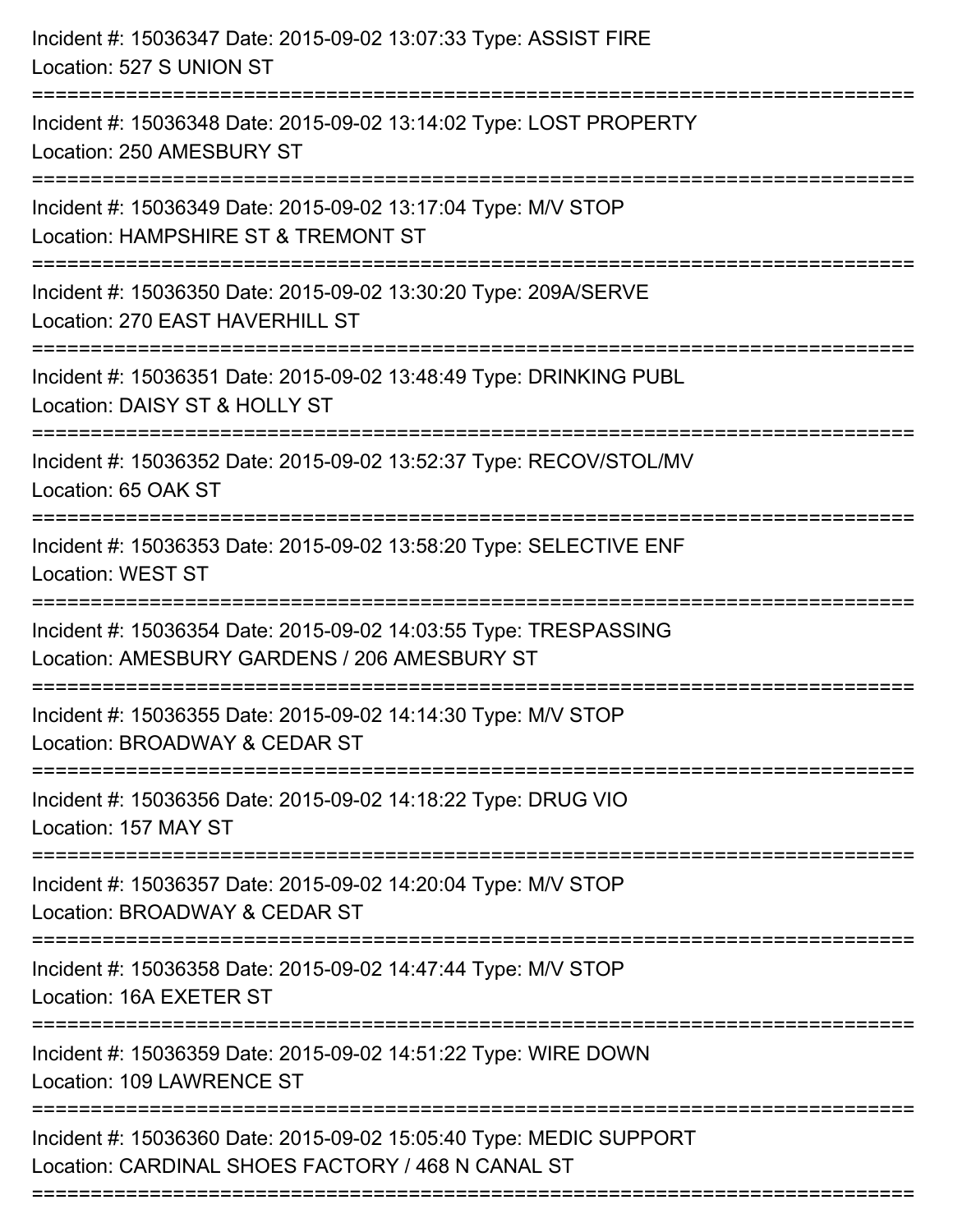Location: 169 HAVERHILL ST

| Incident #: 15036362 Date: 2015-09-02 15:12:44 Type: M/V STOP<br>Location: ESSEX & AMES                                 |
|-------------------------------------------------------------------------------------------------------------------------|
| Incident #: 15036363 Date: 2015-09-02 15:13:24 Type: M/V STOP<br>Location: SOUTH UNION & DORCESTER                      |
| Incident #: 15036364 Date: 2015-09-02 15:14:17 Type: FIGHT<br>Location: 71 NORTH PARISH ROAD                            |
| Incident #: 15036366 Date: 2015-09-02 15:16:40 Type: TENANT PROB<br>Location: 1 BERKELEY ST FL 2ND                      |
| Incident #: 15036365 Date: 2015-09-02 15:16:54 Type: VIO CITY ORD<br>Location: 5 WOODLAND ST                            |
| Incident #: 15036368 Date: 2015-09-02 15:31:15 Type: SUS PERS/MV<br>Location: CHARTER SCHOOL / 190 HAMPSHIRE ST         |
| Incident #: 15036367 Date: 2015-09-02 15:31:24 Type: M/V STOP<br>Location: 101 AMESBURY ST                              |
| Incident #: 15036369 Date: 2015-09-02 15:32:59 Type: RECOV/STOL/MV<br>Location: 239 BAILEY ST                           |
| Incident #: 15036370 Date: 2015-09-02 15:49:41 Type: LARCENY/PAST<br>Location: COMMONWEALTH MOTORS / 1 COMMONWEALTH DR  |
| Incident #: 15036371 Date: 2015-09-02 15:55:14 Type: CK WELL BEING<br>Location: HAVERHILL ST & JACKSON ST               |
| Incident #: 15036372 Date: 2015-09-02 16:05:13 Type: ALARM/BURG<br>Location: LARRY'S SERVICE STATION / 665 HAVERHILL ST |
| Incident #: 15036373 Date: 2015-09-02 16:09:04 Type: HIT & RUN M/V<br>Location: WINFIELD ALLOY / 15 MEDFORD ST          |
| Incident #: 15036374 Date: 2015-09-02 16:14:29 Type: DOMESTIC/PROG<br>Location: 69 BERKELEY ST FL 2ND                   |
|                                                                                                                         |

Incident #: 15036375 Date: 2015 09 02 16:22:26 Type: INVESTIGATION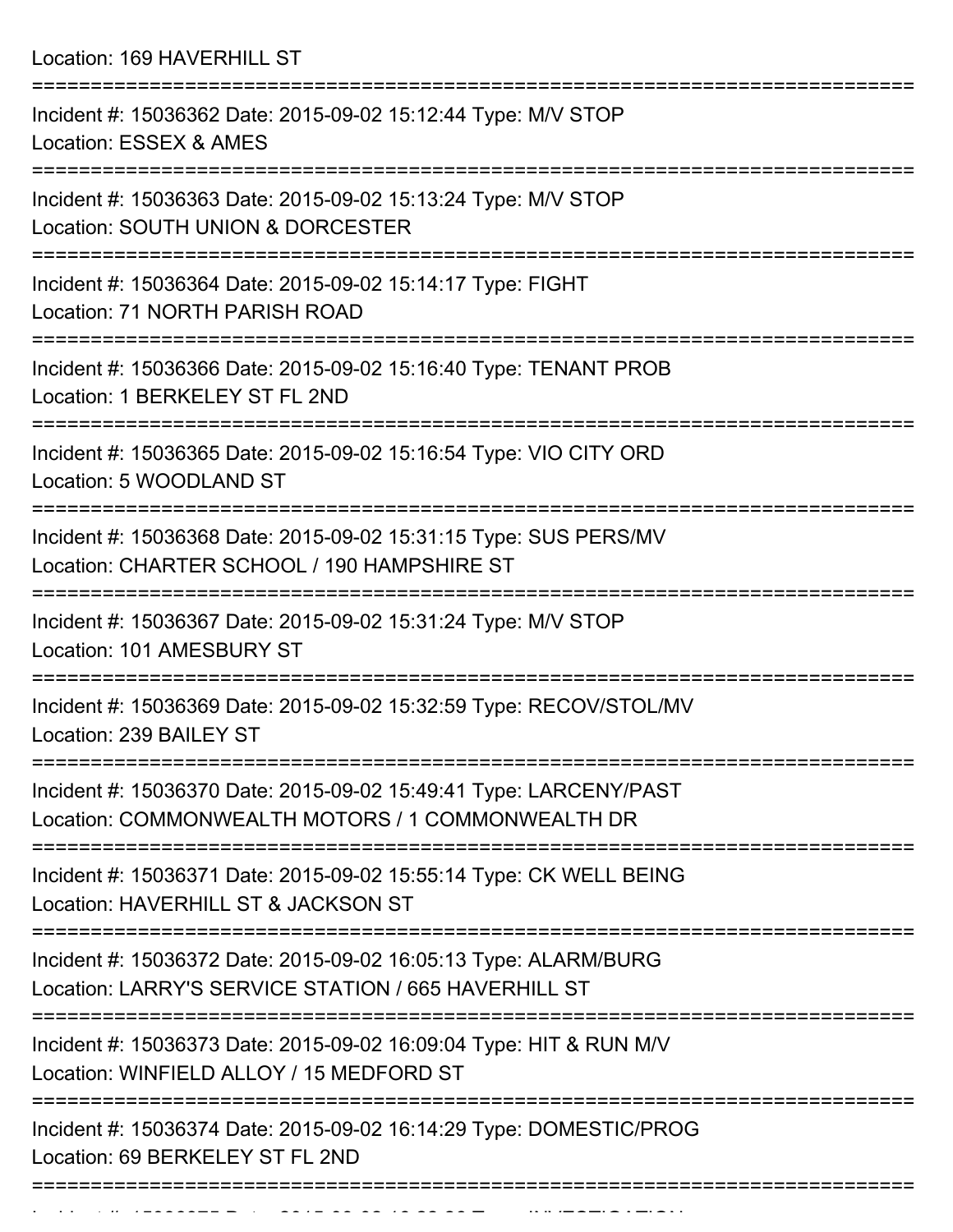Location: 108 E HAVERHILL ST

| Incident #: 15036376 Date: 2015-09-02 16:29:06 Type: AUTO ACC/NO PI<br>Location: ISLAND ST & UNION ST  |
|--------------------------------------------------------------------------------------------------------|
| Incident #: 15036377 Date: 2015-09-02 16:31:22 Type: DOMESTIC/PROG<br>Location: 17 FOREST ST           |
| Incident #: 15036378 Date: 2015-09-02 16:40:13 Type: SUS PERS/MV<br><b>Location: ANDOVER STREET</b>    |
| Incident #: 15036379 Date: 2015-09-02 16:52:00 Type: HIT & RUN M/V<br>Location: 7 BIGELOW ST           |
| Incident #: 15036380 Date: 2015-09-02 17:02:15 Type: SUICIDE ATTEMPT<br>Location: 1 BEACON AV #231     |
| Incident #: 15036381 Date: 2015-09-02 17:13:30 Type: AUTO ACC/NO PI<br>Location: BROOK ST & NEWBURY ST |
| Incident #: 15036382 Date: 2015-09-02 17:13:37 Type: B&E/MV/PAST<br>Location: 31 BUSWELL ST            |
| Incident #: 15036383 Date: 2015-09-02 17:19:55 Type: SUS PERS/MV<br>Location: 212 WALNUT ST            |
| Incident #: 15036384 Date: 2015-09-02 17:24:43 Type: 911 HANG UP<br>Location: 61 FRANKLIN FL 1         |
| Incident #: 15036386 Date: 2015-09-02 17:30:04 Type: A&B PAST<br>Location: 90 E HAVERHILL ST #2        |
| Incident #: 15036385 Date: 2015-09-02 17:30:07 Type: DOMESTIC/PROG<br><b>Location: 5 STEINER ST</b>    |
| Incident #: 15036387 Date: 2015-09-02 17:41:50 Type: SUS PERS/MV<br>Location: CONCORD ST & FRANKLIN ST |
| Incident #: 15036388 Date: 2015-09-02 17:44:29 Type: WOMAN DOWN<br>Location: CARVER ST & SALEM ST      |
|                                                                                                        |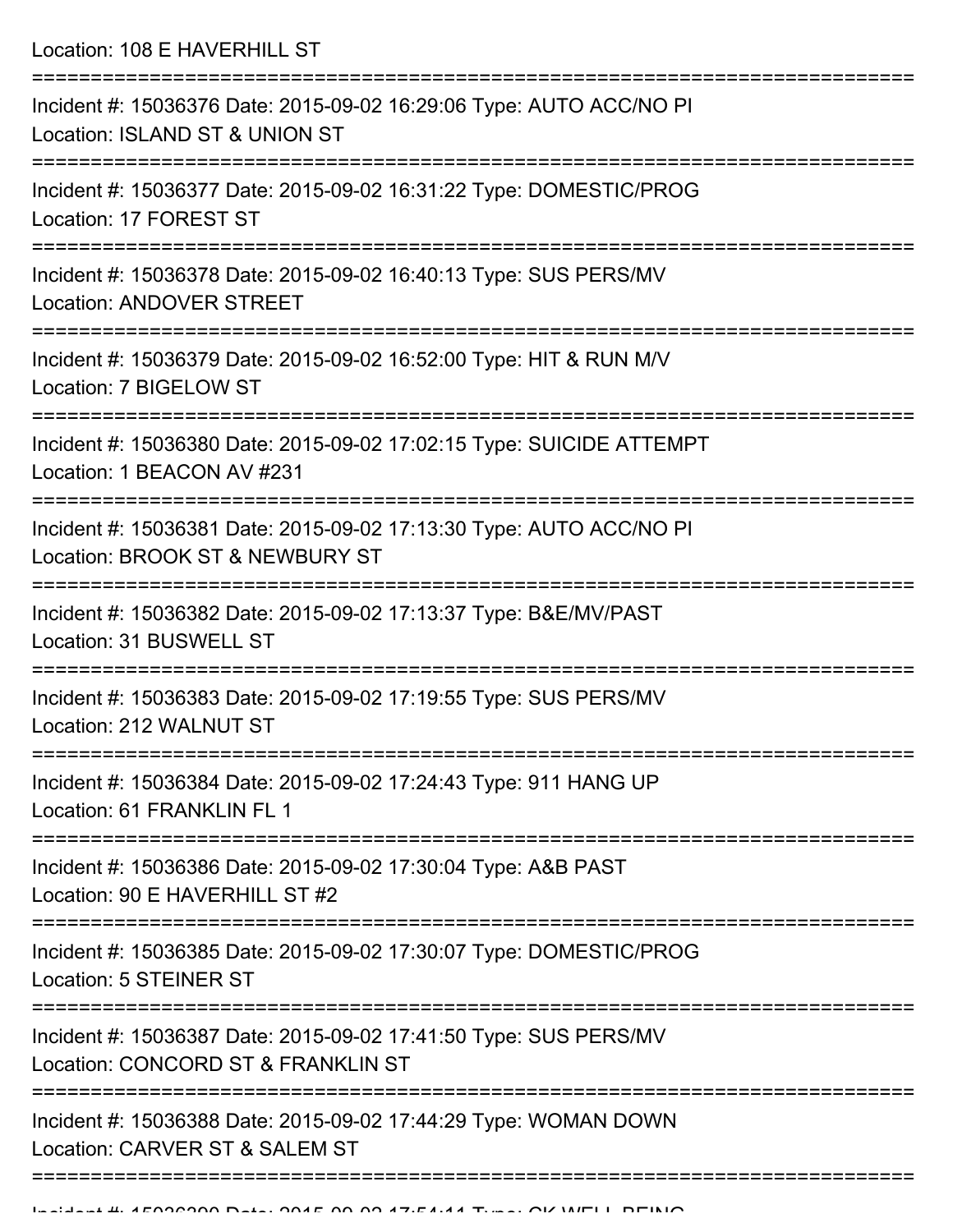Location: 149 FERRY ST

| Incident #: 15036389 Date: 2015-09-02 17:54:15 Type: M/V STOP<br>Location: BUNKERHILL ST & PARK ST                  |
|---------------------------------------------------------------------------------------------------------------------|
| Incident #: 15036391 Date: 2015-09-02 17:56:32 Type: DISTURBANCE<br><b>Location: EVERETTE</b><br>================== |
| Incident #: 15036392 Date: 2015-09-02 18:02:34 Type: M/V STOP<br>Location: HIGH ST & PLEASANT ST                    |
| Incident #: 15036393 Date: 2015-09-02 18:03:06 Type: DOMESTIC/PROG<br>Location: 198 PHILLIPS                        |
| Incident #: 15036394 Date: 2015-09-02 18:13:18 Type: M/V STOP<br>Location: BROADWAY & LOWELL ST                     |
| Incident #: 15036395 Date: 2015-09-02 18:21:17 Type: TENANT PROB<br>Location: 1 BERKELEY ST                         |
| Incident #: 15036396 Date: 2015-09-02 18:23:37 Type: M/V STOP<br>Location: CONCORD & BROADWAY                       |
| Incident #: 15036398 Date: 2015-09-02 18:38:57 Type: B&E/MV/ATTEMP<br>Location: 212 WALNUT ST                       |
| Incident #: 15036397 Date: 2015-09-02 18:39:37 Type: M/V STOP<br>Location: HOWARD ST & PLEASANT ST                  |
| Incident #: 15036399 Date: 2015-09-02 19:02:49 Type: AUTO ACC/NO PI<br>Location: 124 SPRINGFIELD ST                 |
| Incident #: 15036400 Date: 2015-09-02 19:09:33 Type: M/V STOP<br>Location: 222 ESSEX ST                             |
| Incident #: 15036401 Date: 2015-09-02 19:13:28 Type: M/V STOP<br>Location: BROADWAY & LOWELL ST                     |
| Incident #: 15036402 Date: 2015-09-02 19:18:16 Type: LOUD NOISE<br>Location: 275 WATER ST                           |
| 220402 Dete: 2045.00.00.40:02:04 Tuge: ALADMO                                                                       |

Incident #: 15036403 Date: 2015-09-02 19:23:01 Type: ALARMS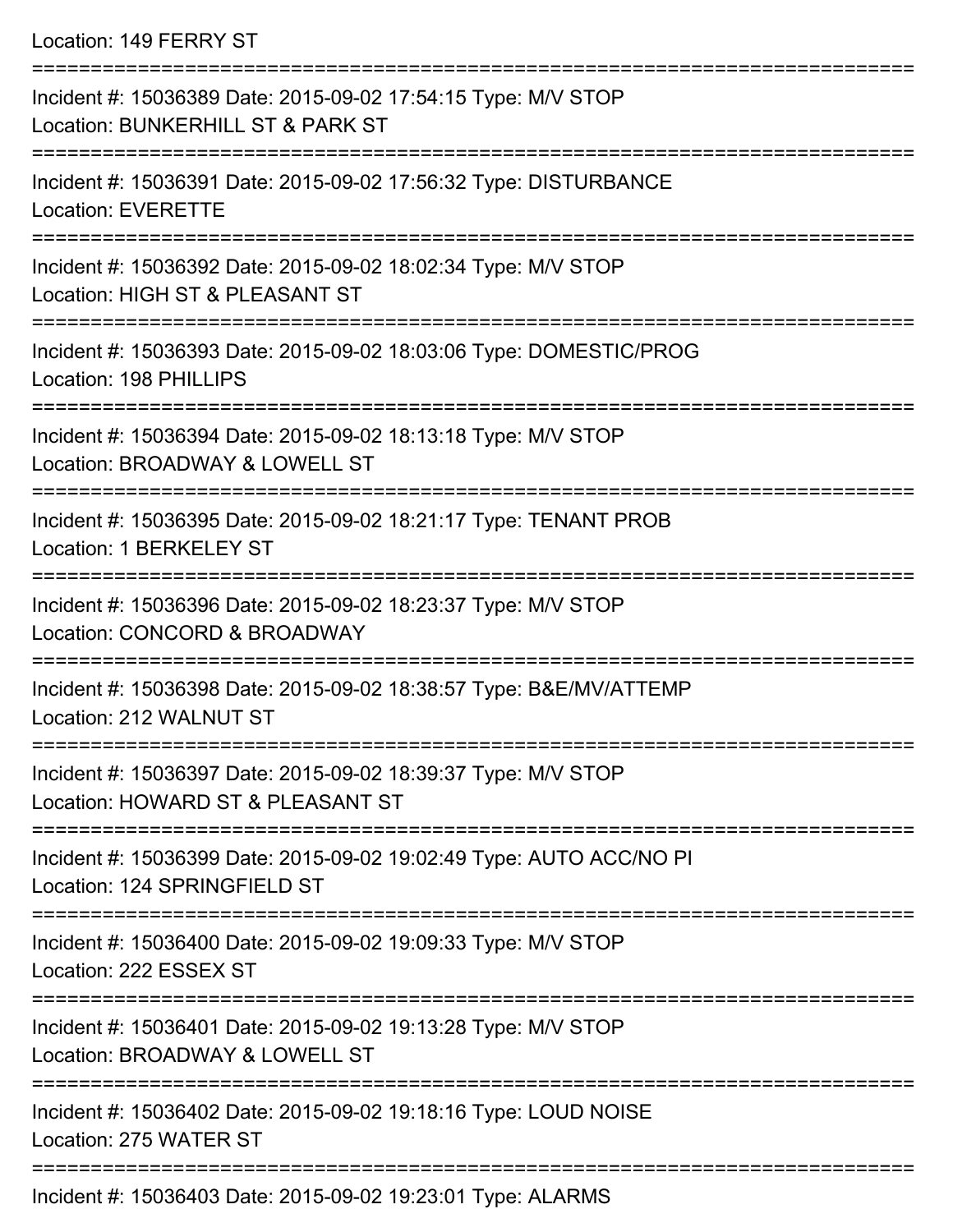| Incident #: 15036404 Date: 2015-09-02 19:39:13 Type: LARCENY/PAST<br>Location: 40 SMITH ST                       |
|------------------------------------------------------------------------------------------------------------------|
| Incident #: 15036405 Date: 2015-09-02 20:12:32 Type: M/V STOP<br>Location: ANDOVER ST & BLANCHARD ST             |
| Incident #: 15036406 Date: 2015-09-02 20:20:31 Type: DISTURBANCE<br>Location: 125B LAWRENCE ST                   |
| Incident #: 15036407 Date: 2015-09-02 20:33:17 Type: LOUD NOISE<br>Location: 600 ESSEX ST                        |
| Incident #: 15036408 Date: 2015-09-02 20:36:59 Type: LOUD NOISE<br>Location: 95 SUNSET AV                        |
| Incident #: 15036409 Date: 2015-09-02 20:37:01 Type: DISTURBANCE<br>Location: 45 EATON ST<br>------------------- |
| Incident #: 15036411 Date: 2015-09-02 20:52:33 Type: M/V STOP<br>Location: BROADWAY & LOWELL ST                  |
| Incident #: 15036410 Date: 2015-09-02 20:52:54 Type: LARCENY/PAST<br>Location: CROSS ST & HAMPSHIRE ST           |
| Incident #: 15036412 Date: 2015-09-02 20:54:30 Type: M/V STOP<br>Location: BROADWAY & LOWELL ST                  |
| Incident #: 15036413 Date: 2015-09-02 20:55:12 Type: M/V STOP<br>Location: BROADWAY & LOWELL ST                  |
| Incident #: 15036414 Date: 2015-09-02 20:55:55 Type: M/V STOP<br>Location: BROADWAY & LOWELL ST                  |
| Incident #: 15036415 Date: 2015-09-02 20:56:42 Type: M/V STOP<br>Location: BROADWAY & LOWELL ST                  |
| Incident #: 15036416 Date: 2015-09-02 20:57:22 Type: M/V STOP<br>Location: BROADWAY & LOWELL ST                  |
| Incident #: 15036417 Date: 2015-09-02 20:58:08 Type: M/V STOP                                                    |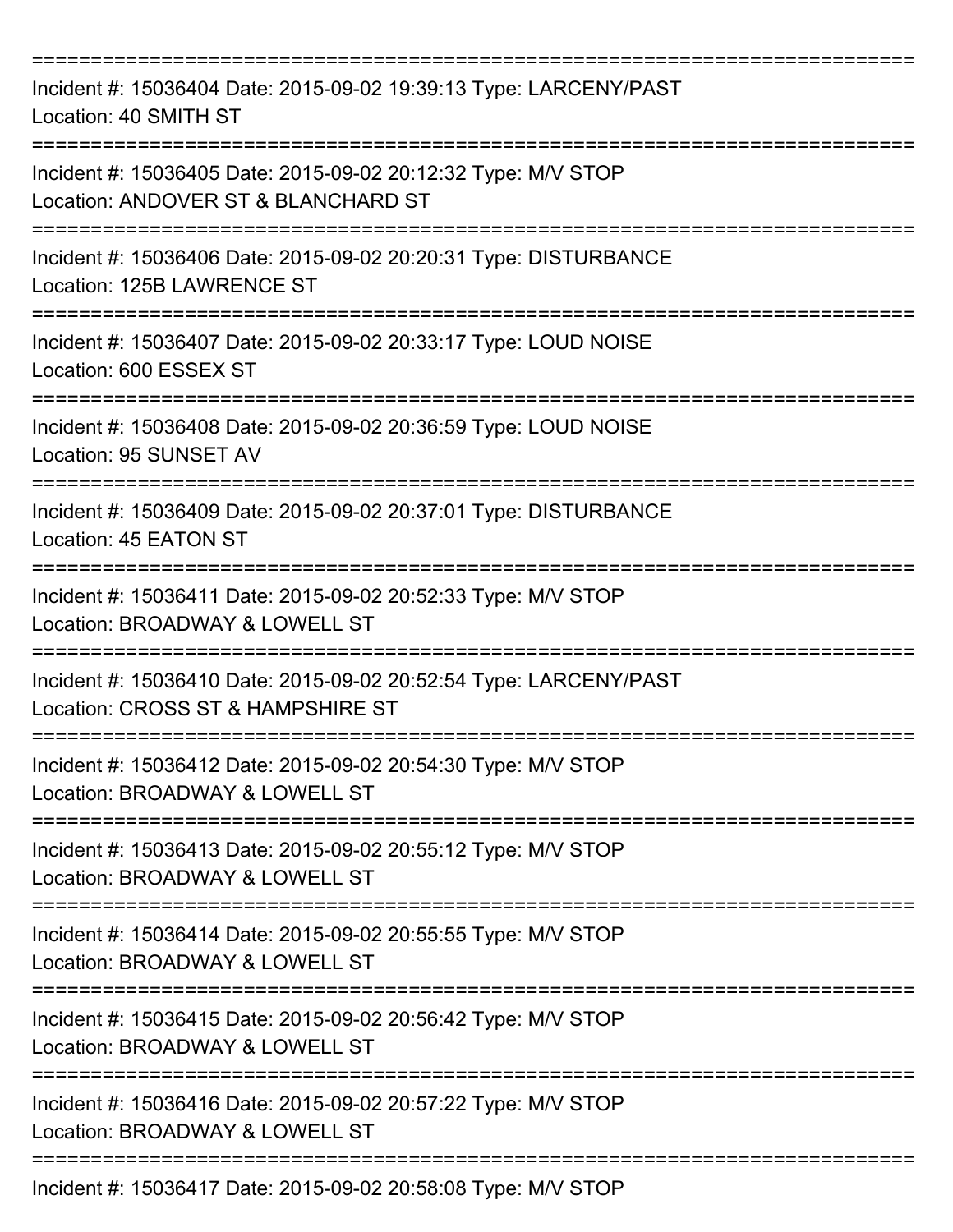| Incident #: 15036418 Date: 2015-09-02 20:58:45 Type: M/V STOP<br>Location: BROADWAY & LOWELL ST                 |
|-----------------------------------------------------------------------------------------------------------------|
| Incident #: 15036419 Date: 2015-09-02 20:59:37 Type: M/V STOP<br>Location: BROADWAY & LOWELL ST                 |
| Incident #: 15036420 Date: 2015-09-02 21:00:33 Type: M/V STOP<br>Location: BROADWAY & LOWELL ST                 |
| Incident #: 15036421 Date: 2015-09-02 21:02:59 Type: FIGHT<br>Location: COADY'S TOWING SERVICE / 139 MARSTON ST |
| Incident #: 15036422 Date: 2015-09-02 21:28:46 Type: MAL DAMAGE<br>Location: 20 WILBUR ST                       |
| Incident #: 15036423 Date: 2015-09-02 21:48:50 Type: M/V STOP<br>Location: BROADWAY & HAVERHILL ST              |
| Incident #: 15036424 Date: 2015-09-02 21:59:33 Type: M/V STOP<br>Location: 66 PARKER ST<br>==========           |
| Incident #: 15036425 Date: 2015-09-02 22:08:35 Type: SHOPLIFTING<br>Location: 453 ESSEX ST                      |
| Incident #: 15036426 Date: 2015-09-02 22:12:46 Type: SUS PERS/MV<br>Location: ARLINGTON ST & EXCHANGE ST        |
| Incident #: 15036428 Date: 2015-09-02 22:21:33 Type: M/V STOP<br>Location: HAMPSHIRE ST & HAVERHILL ST          |
| Incident #: 15036427 Date: 2015-09-02 22:23:55 Type: M/V STOP<br>Location: BROADWAY & LOWELL ST                 |
| Incident #: 15036429 Date: 2015-09-02 22:27:45 Type: M/V STOP<br>Location: BROADWAY & LOWELL ST                 |
| Incident #: 15036430 Date: 2015-09-02 22:28:32 Type: M/V STOP<br>Location: BROADWAY & LOWELL ST                 |
| Incident #: 15036431 Date: 2015-09-02 22:29:08 Type: M/V STOP                                                   |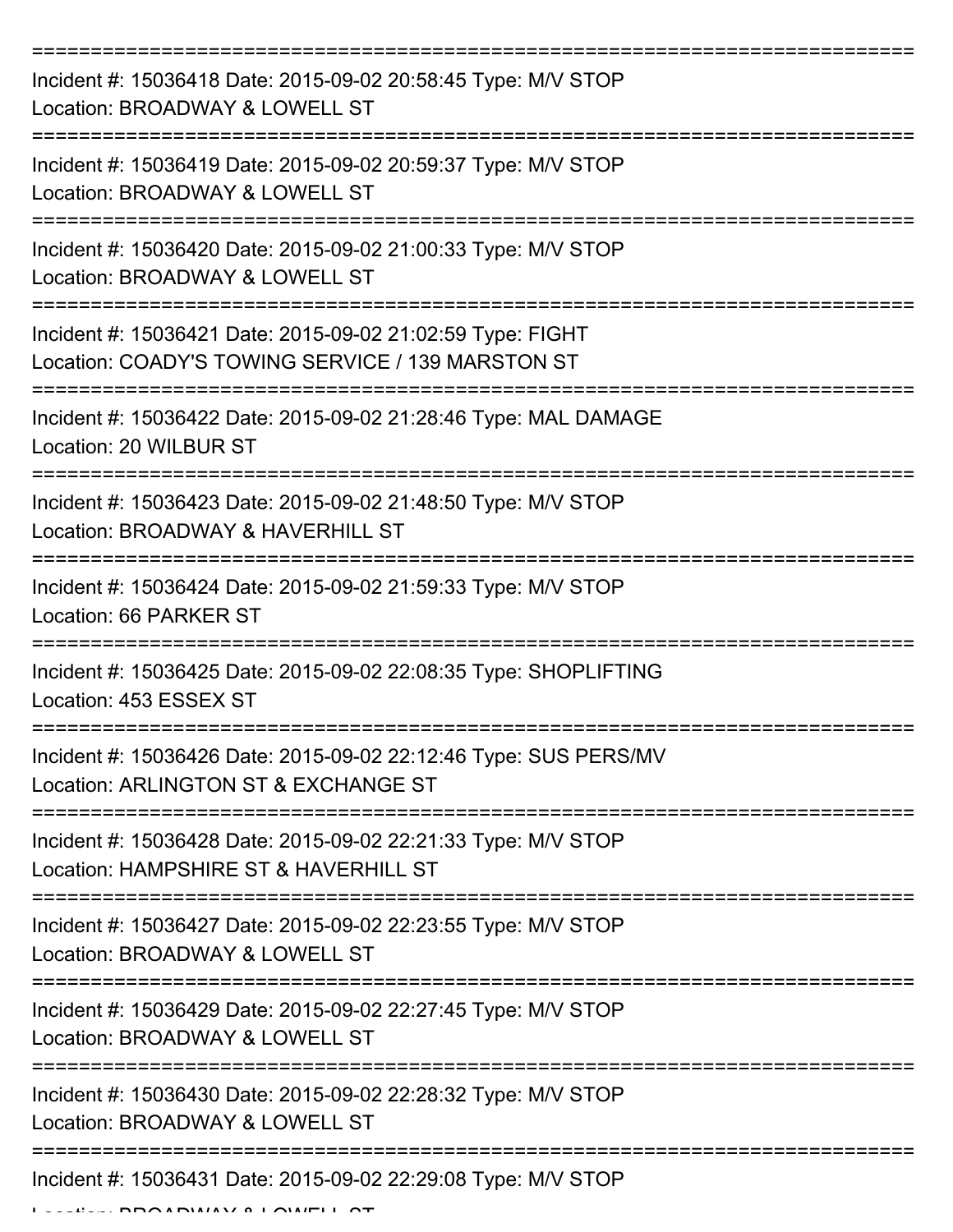| Incident #: 15036432 Date: 2015-09-02 22:29:38 Type: M/V STOP<br>Location: S UNION ST & WINTHROP AV    |
|--------------------------------------------------------------------------------------------------------|
| Incident #: 15036433 Date: 2015-09-02 22:29:39 Type: M/V STOP<br>Location: BROADWAY & LOWELL ST        |
| Incident #: 15036434 Date: 2015-09-02 22:37:26 Type: M/V STOP<br>Location: ARLINGTON ST & BROADWAY     |
| Incident #: 15036435 Date: 2015-09-02 22:38:54 Type: M/V STOP<br>Location: SOUTH BROADWAY & SYLVESTER  |
| Incident #: 15036436 Date: 2015-09-02 22:42:11 Type: M/V STOP<br>Location: MERRIMACK ST & PARKER ST    |
| Incident #: 15036437 Date: 2015-09-02 22:44:27 Type: M/V STOP<br>Location: CVS PHARMACY / 266 BROADWAY |
| Incident #: 15036438 Date: 2015-09-02 22:55:00 Type: NOISE ORD<br><b>Location: CANTON ST</b>           |
| Incident #: 15036439 Date: 2015-09-02 22:57:21 Type: M/V STOP<br>Location: MERRIMACK ST & S UNION ST   |
| Incident #: 15036440 Date: 2015-09-02 23:00:43 Type: M/V STOP<br>Location: 333 HOWARD ST               |
| Incident #: 15036441 Date: 2015-09-02 23:03:51 Type: M/V STOP<br>Location: 333 HOWARD ST               |
| Incident #: 15036442 Date: 2015-09-02 23:04:45 Type: M/V STOP<br>Location: ANDOVER ST & PHILLIPS ST    |
| Incident #: 15036443 Date: 2015-09-02 23:10:05 Type: M/V STOP<br>Location: COMMON ST & FRANKLIN ST     |
| Incident #: 15036444 Date: 2015-09-02 23:12:31 Type: M/V STOP<br>Location: 20 SHERIDAN ST              |
| Incident #: 15036445 Date: 2015-09-02 23:13:04 Type: M/V STOP                                          |